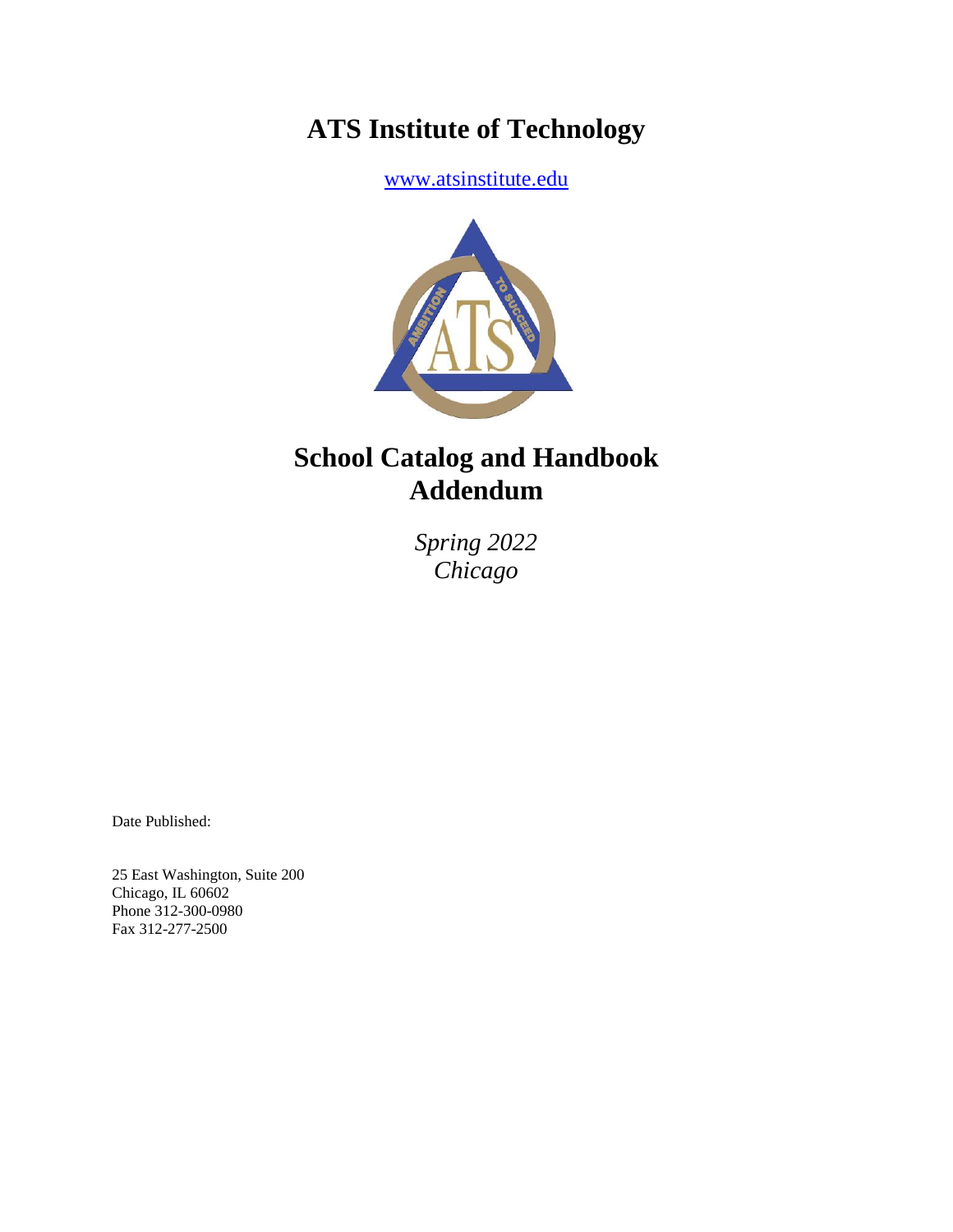## **Spring 2022 changes for incoming Students:**

In addition to the "Summer 2021 Student Handbook and School Catalog," and the "Fall 2021 Student Handbook and School Catalog Addendum", the following policy changes are in effect and replace/update those original polices with same name, and introduces new policies for the Spring 2022 incoming students. *Note: When the entire policy is not listed, any part of the policy not listed in the table below remains in place unchanged.*

| 8 | <b>Cause for Academic Termination</b>                                                                                                                                               | <b>Cause for Academic Termination</b>                                                                                                                                                                                                                                                                                                                                                                                                                                                                                                                                                                                                                                                                                                                                                                                                                                                                                            |  |  |
|---|-------------------------------------------------------------------------------------------------------------------------------------------------------------------------------------|----------------------------------------------------------------------------------------------------------------------------------------------------------------------------------------------------------------------------------------------------------------------------------------------------------------------------------------------------------------------------------------------------------------------------------------------------------------------------------------------------------------------------------------------------------------------------------------------------------------------------------------------------------------------------------------------------------------------------------------------------------------------------------------------------------------------------------------------------------------------------------------------------------------------------------|--|--|
|   | Failure of the same course twice<br>1)<br>2)<br>Three failed courses from the following list:<br>Nursing courses<br>BIO1017,<br>BIO1018,<br>BIO1019,<br>$\bullet$<br><b>BIO1090</b> | 1. Failure of the same course or its equivalent<br>twice<br>2.<br>Three or more failed courses from the<br>following list:<br>a. Nursing courses<br>b. Biology courses<br>3. Failure to progress per Standardized Testing<br>Progression.<br>Note: This includes any courses taken in previous<br>enrollments.                                                                                                                                                                                                                                                                                                                                                                                                                                                                                                                                                                                                                   |  |  |
| 9 | <b>Progression</b>                                                                                                                                                                  | Progression                                                                                                                                                                                                                                                                                                                                                                                                                                                                                                                                                                                                                                                                                                                                                                                                                                                                                                                      |  |  |
|   | The future state was added to this policy.                                                                                                                                          | <b>Program Progression</b><br>In order to progress through the Nursing<br>1.<br>Programs, all of the following must be<br>achieved:<br>Required grades per the "Course Grading and<br>2.<br>Quality Points in Nursing Programs" policy<br>If a student fails a course, they have failed to<br>3.<br>progress and must now meet the policies and<br>program requirements as outlined in the<br>Student handbook in effect for the cohort<br>they will be placed in.<br>Maintaining academic standards as outlined<br>4.<br>in the Course Syllabi<br>Meet all Developmental and Nursing<br>5.<br>Coursework progression requirements<br><b>Nursing Coursework: Standardized Testing</b><br>Progression<br>Students that score below an indicated proficiency<br>level on Standardized Testing are at higher risk for<br>being unsuccessful in the program. Standardized<br>testing and remediation is designed to support students |  |  |
|   |                                                                                                                                                                                     | progression and success throughout the program.<br>Student progression will be affected by below average<br>participation following remediation support per the<br>Standardized Testing Progression Policy. The<br>complete Standardized Testing Progression Policy can<br>be found in Student Handbook/Catalog appendix I.<br>The provider is subject to change.                                                                                                                                                                                                                                                                                                                                                                                                                                                                                                                                                                |  |  |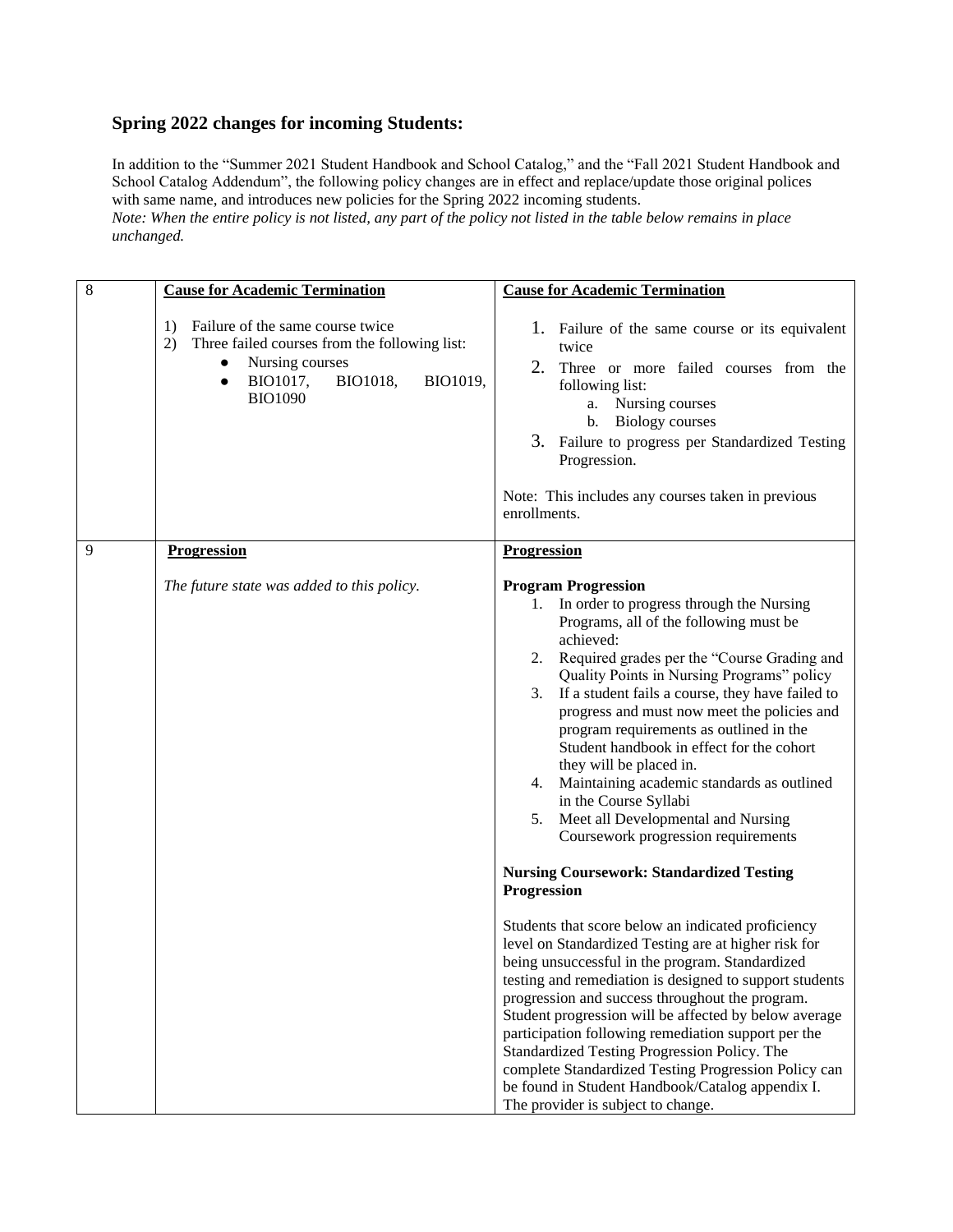| <b>Appendix</b><br>1 | <b>Standardized Testing Progression Policy</b>                                                                                                                                                                                                                                                                                                                                                                                                                                                                                                                                                                                                                                                                                                                                                                                                                                                                                                                                                                                                                                                                                                                                                                                                                                                                                                                                                                                                             |  |  |  |  |  |
|----------------------|------------------------------------------------------------------------------------------------------------------------------------------------------------------------------------------------------------------------------------------------------------------------------------------------------------------------------------------------------------------------------------------------------------------------------------------------------------------------------------------------------------------------------------------------------------------------------------------------------------------------------------------------------------------------------------------------------------------------------------------------------------------------------------------------------------------------------------------------------------------------------------------------------------------------------------------------------------------------------------------------------------------------------------------------------------------------------------------------------------------------------------------------------------------------------------------------------------------------------------------------------------------------------------------------------------------------------------------------------------------------------------------------------------------------------------------------------------|--|--|--|--|--|
| NEW                  | Note: The provider is subject to change.                                                                                                                                                                                                                                                                                                                                                                                                                                                                                                                                                                                                                                                                                                                                                                                                                                                                                                                                                                                                                                                                                                                                                                                                                                                                                                                                                                                                                   |  |  |  |  |  |
|                      | Students that score below an indicated proficiency level on Standardized Testing are at higher risk for<br>being unsuccessful in the program. Standardized testing and remediation is designed to support<br>students progression and success throughout the program. Student progression will be affected by<br>below average participation following remediation support per the Standardized Testing Progression<br>Policy. Please also refer to the Remediation Policy Guidelines for additional information.                                                                                                                                                                                                                                                                                                                                                                                                                                                                                                                                                                                                                                                                                                                                                                                                                                                                                                                                          |  |  |  |  |  |
|                      | Students that score below level 1 in the Fundamental Content Mastery Assessment:                                                                                                                                                                                                                                                                                                                                                                                                                                                                                                                                                                                                                                                                                                                                                                                                                                                                                                                                                                                                                                                                                                                                                                                                                                                                                                                                                                           |  |  |  |  |  |
|                      | The student will complete a remediation plan within two weeks. At that time, the student will be<br>retested in the Fundamentals Content Mastery Assessment<br>1. If the student score is improved to at least a level 1 score<br>a. The student will continue in their regular course progression.<br>If the student score is not improved to at least a level 1 score<br>2.<br>The student will be enrolled in the following courses for the following semester:<br>a.<br>Nursing for the Family and Nursing for Children<br>i.<br>ii.<br>Nursing Care of the Older Adult and Nursing for Mental Health<br>Fundamental clinical rotation. Course fees will apply<br>iii.<br>The student will be placed on academic monitoring to continue remediation for<br>b.<br>Fundamental content.<br>After the successful completion of the clinical rotation and academic monitoring,<br>c.<br>the student will be retested at the end of the semester for the Fundamentals Content<br>Mastery Assessment. Otherwise, the student will be academically dismissed from<br>the program.<br>If the student score is improved to at least a level 1, the student will be<br>i.<br>enrolled in the following courses the following semester<br>1. Nursing Care of the Adult 1<br>2.<br><b>Critical Thinking</b><br>If not improved to at least a level 1 scoring, the student will be<br>ii.<br>academically dismissed from the program. See the Termination Policy in |  |  |  |  |  |
|                      | *Consistent scoring below level 1 in subsequent content mastery assessments may result in reduced<br>academic load the following semester.                                                                                                                                                                                                                                                                                                                                                                                                                                                                                                                                                                                                                                                                                                                                                                                                                                                                                                                                                                                                                                                                                                                                                                                                                                                                                                                 |  |  |  |  |  |
|                      | Students that score below level 1 in either Maternity Content Mastery, Pediatric Content<br><b>Mastery, or Mental Health Content Mastery Assessments:</b>                                                                                                                                                                                                                                                                                                                                                                                                                                                                                                                                                                                                                                                                                                                                                                                                                                                                                                                                                                                                                                                                                                                                                                                                                                                                                                  |  |  |  |  |  |
|                      | The student must remediate and be retested in two weeks.<br>If the student score is not improved to level 1, the student will be placed on Academic monitoring for<br>the following semester.                                                                                                                                                                                                                                                                                                                                                                                                                                                                                                                                                                                                                                                                                                                                                                                                                                                                                                                                                                                                                                                                                                                                                                                                                                                              |  |  |  |  |  |
|                      | *Consistent scoring below level 1 in subsequent content mastery assessments may result in reduced<br>academic load the following semester                                                                                                                                                                                                                                                                                                                                                                                                                                                                                                                                                                                                                                                                                                                                                                                                                                                                                                                                                                                                                                                                                                                                                                                                                                                                                                                  |  |  |  |  |  |
|                      | Transition to Practice Course - before the student progresses into VATI:                                                                                                                                                                                                                                                                                                                                                                                                                                                                                                                                                                                                                                                                                                                                                                                                                                                                                                                                                                                                                                                                                                                                                                                                                                                                                                                                                                                   |  |  |  |  |  |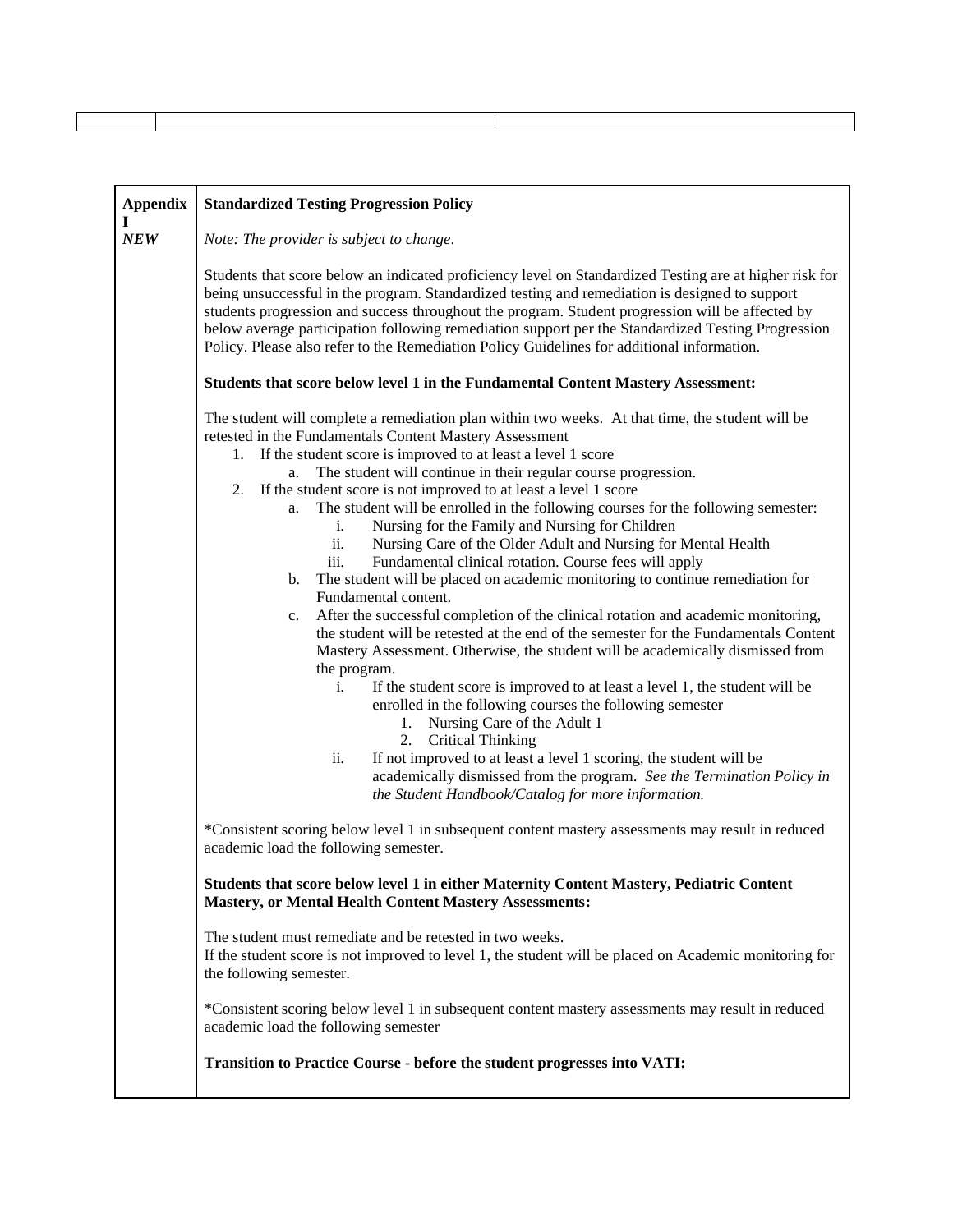|                 | The student must take the following ATI Content Mastery Assessments and score at least a level 1 on<br>the following assessments:<br>Maternity<br>a)<br>Pediatrics<br>b)<br>c) Pharmacology<br><b>Mental Health</b><br>d)<br>If the student scores below a level 1 on any assessment, the student will:<br>1.<br>Meet with the success coach on at least a bi-weekly basis to review needed content.<br>а.<br>Be retested prior to week 11 when VATI begins.<br>b.<br>If the student scores below a level 1 after remediation, the student will be delayed in<br>$\mathbf{c}$ .<br>beginning the VATI program until testing at a level 1.<br>If the semester ends prior to the student achieving level 1 status on the<br>i.<br>assessments noted above, the student will fail the Transition to Practice<br>course.<br>If the student scores below a level 1 in more than two assessments during the Transition to<br>2.<br>Practice Course the student must:<br>Meet with a success coach weekly to complete a success plan.<br>a.<br>Failure to complete the success plan will result in failure of the Transition<br>i.<br>to Practice course.<br>Repeating the Transition to Practice course will involve a required clinical<br>ii.<br>component. Course fee for clinical component will apply Course fee for<br>clinical component will apply |  |  |  |  |
|-----------------|------------------------------------------------------------------------------------------------------------------------------------------------------------------------------------------------------------------------------------------------------------------------------------------------------------------------------------------------------------------------------------------------------------------------------------------------------------------------------------------------------------------------------------------------------------------------------------------------------------------------------------------------------------------------------------------------------------------------------------------------------------------------------------------------------------------------------------------------------------------------------------------------------------------------------------------------------------------------------------------------------------------------------------------------------------------------------------------------------------------------------------------------------------------------------------------------------------------------------------------------------------------------------------------------------------------------------------------------------|--|--|--|--|
|                 |                                                                                                                                                                                                                                                                                                                                                                                                                                                                                                                                                                                                                                                                                                                                                                                                                                                                                                                                                                                                                                                                                                                                                                                                                                                                                                                                                      |  |  |  |  |
| <b>Appendix</b> | <b>Standardized Testing Remediation Policy</b>                                                                                                                                                                                                                                                                                                                                                                                                                                                                                                                                                                                                                                                                                                                                                                                                                                                                                                                                                                                                                                                                                                                                                                                                                                                                                                       |  |  |  |  |
| $\bf J$<br>NEW  |                                                                                                                                                                                                                                                                                                                                                                                                                                                                                                                                                                                                                                                                                                                                                                                                                                                                                                                                                                                                                                                                                                                                                                                                                                                                                                                                                      |  |  |  |  |
|                 | Note: The provider is subject to change.                                                                                                                                                                                                                                                                                                                                                                                                                                                                                                                                                                                                                                                                                                                                                                                                                                                                                                                                                                                                                                                                                                                                                                                                                                                                                                             |  |  |  |  |
|                 | Students that score below an indicated proficiency level on Standardized Testing are at higher risk for<br>being unsuccessful in the program. Standardized testing and remediation is designed to support<br>students progression and success throughout the program. Student progression will be affected by<br>below average participation following remediation support per the Standardized Testing Progression<br>Policy. Please also refer to the ATI Progression Policy for additional information.                                                                                                                                                                                                                                                                                                                                                                                                                                                                                                                                                                                                                                                                                                                                                                                                                                           |  |  |  |  |
|                 | Students that score below level 1 in the Fundamental Content Mastery Assessment:                                                                                                                                                                                                                                                                                                                                                                                                                                                                                                                                                                                                                                                                                                                                                                                                                                                                                                                                                                                                                                                                                                                                                                                                                                                                     |  |  |  |  |
|                 | The student must meet with the success coach no later than the next day after the assessment.<br>The success coach and student will review testing topics at this initial meeting.<br>Additional meeting requirements will be determined by the success coach<br>а.<br>b.<br>The student will be retested in two weeks from the initial testing date<br>If the student score is not improved to at least a level 1 score:<br>2.<br>The student will be placed on academic monitoring to continue remediation for<br>a.<br>Fundamental content.<br>The student will again be retested at the end of the semester.<br>b.                                                                                                                                                                                                                                                                                                                                                                                                                                                                                                                                                                                                                                                                                                                               |  |  |  |  |
|                 | *Consistent scoring below level 1 in subsequent content mastery assessments will result in more<br>intensive remediation the following semester.                                                                                                                                                                                                                                                                                                                                                                                                                                                                                                                                                                                                                                                                                                                                                                                                                                                                                                                                                                                                                                                                                                                                                                                                     |  |  |  |  |
|                 | Students that score below level 1 in either Maternity Content Mastery or Pediatric Content<br><b>Mastery Assessments:</b>                                                                                                                                                                                                                                                                                                                                                                                                                                                                                                                                                                                                                                                                                                                                                                                                                                                                                                                                                                                                                                                                                                                                                                                                                            |  |  |  |  |
|                 | The student must remediate with a success coach no later than the next day after the assessment.<br>The success coach and student will review testing topics at this initial meeting.<br>1.<br>Additional meeting requirements will be determined by the success coach<br>а.                                                                                                                                                                                                                                                                                                                                                                                                                                                                                                                                                                                                                                                                                                                                                                                                                                                                                                                                                                                                                                                                         |  |  |  |  |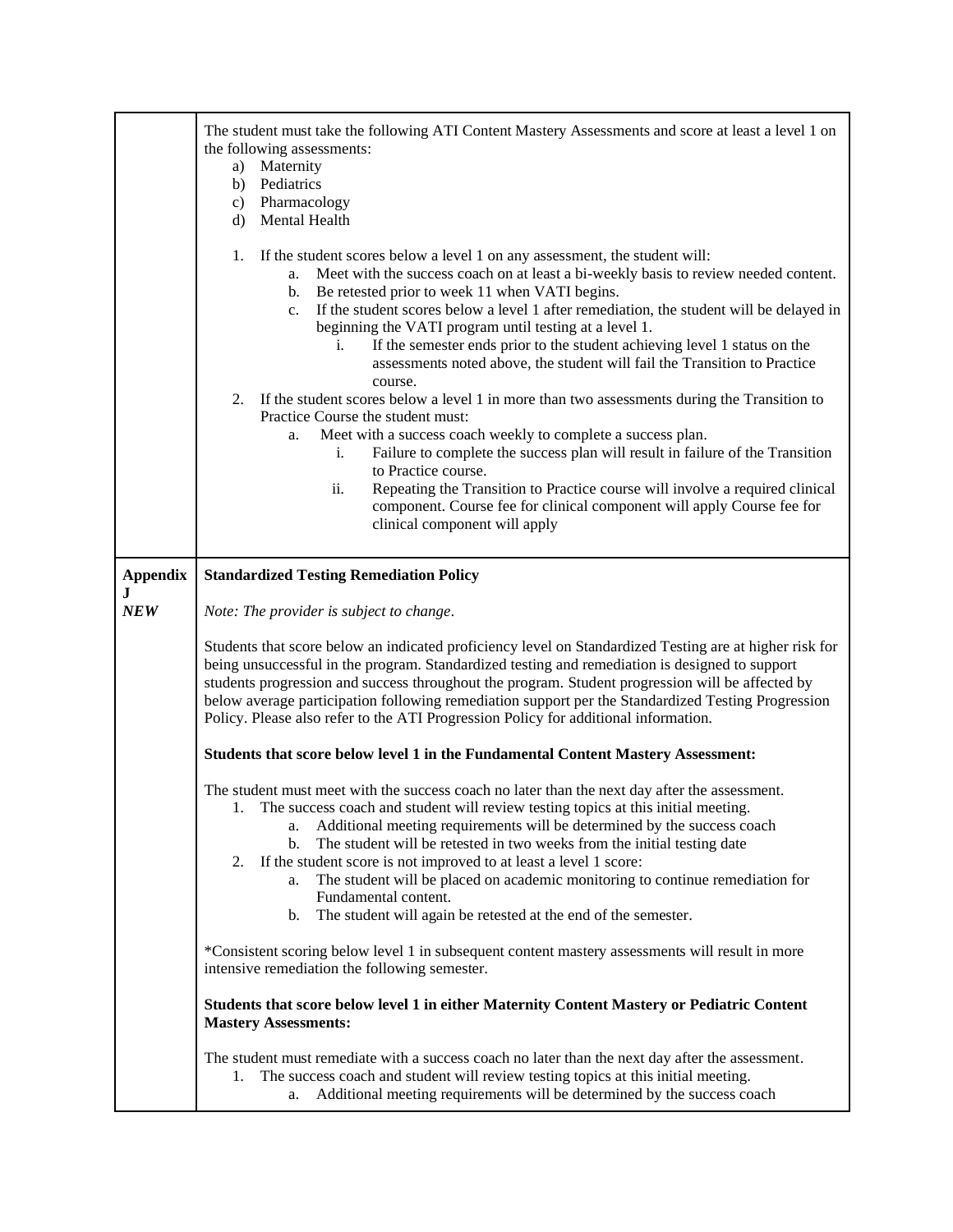| The student will be retested in two weeks<br>2. If the student score is not improved to at least a level 1 score:<br>The student will be placed on Academic monitoring for the following semester.<br>*Consistent scoring below level 1 in subsequent content mastery assessments will result in more                                                                                                                                                                                                                                      |
|--------------------------------------------------------------------------------------------------------------------------------------------------------------------------------------------------------------------------------------------------------------------------------------------------------------------------------------------------------------------------------------------------------------------------------------------------------------------------------------------------------------------------------------------|
| Transition to Practice Course - before the student progresses into VATI:                                                                                                                                                                                                                                                                                                                                                                                                                                                                   |
| Students scoring below a level 1 on the following assessments will require remediation interventions:<br>Pharmacology (given at the beginning of the Transition to Practice Course)<br>The student must meet with the success coach on at least a bi-weekly basis to review needed<br>The student will be retested prior to week 11 when VATI begins.<br>If the student scores below a level 1 in more than two exams during the Transition to<br>Practice Course, the student must meet with a success coach weekly to complete a success |
|                                                                                                                                                                                                                                                                                                                                                                                                                                                                                                                                            |

## **Spring 2022 changes for current and incoming Students:**

In addition to the "Summer 2021 Student Handbook and School Catalog," and the "Fall 2021 Student Handbook and School Catalog Addendum", the following policy changes are in effect and replace/update those original polices with same name for the Spring 2022 semester for current and incoming students. *Note: When the entire policy is not listed, any part of the policy not listed in the table below remains in place* 

*unchanged.*

| Page # | <b>Current State</b>                               | <b>Future State</b>                                                                                                            |
|--------|----------------------------------------------------|--------------------------------------------------------------------------------------------------------------------------------|
|        | <b>Hours of Operation</b>                          | <b>Hours of Operation</b>                                                                                                      |
|        |                                                    |                                                                                                                                |
|        | Classes:                                           | School Main Office Hours: Monday – Friday 8am –                                                                                |
|        | Monday – Friday: $7:45$ am – $4:45$ pm             | 4pm *additional hours as noted on campus and are<br>subject to change                                                          |
|        | Students may be assigned day or evening            |                                                                                                                                |
|        | clinical/lab rotations during the week or weekend. | Day Classes: Monday – Friday: $7:45am - 4:45pm$                                                                                |
|        | Clinical/Lab start times vary                      |                                                                                                                                |
|        |                                                    | Evening Classes: Monday – Friday 4pm – 10pm $\&$<br>Saturdays $7am - 4pm$                                                      |
|        |                                                    |                                                                                                                                |
|        |                                                    | Students may be assigned day or evening clinical/lab<br>rotations during the week or weekend. Clinical/Lab<br>start times vary |
|        |                                                    |                                                                                                                                |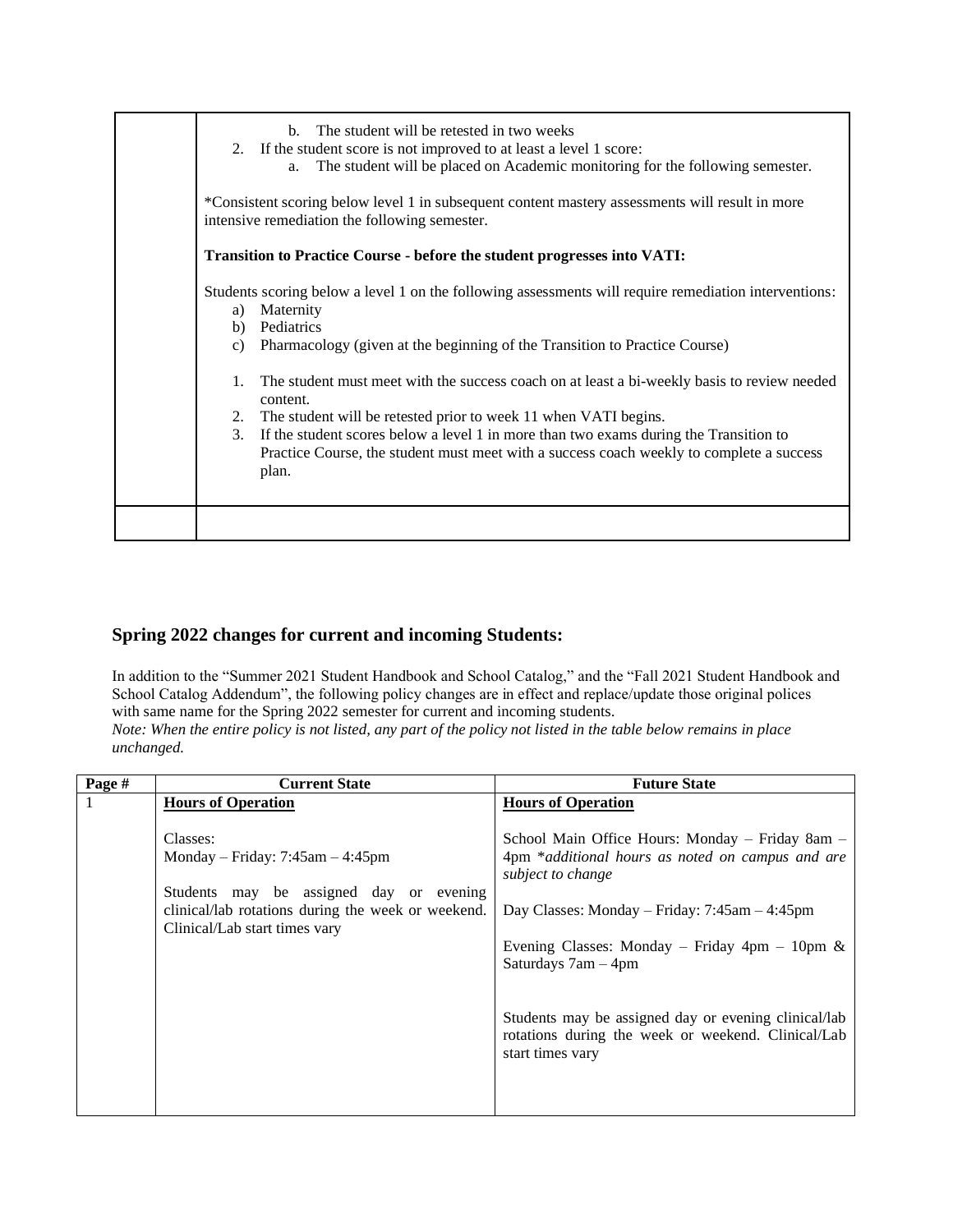|    |                                                                                                                                                                                                                                                        | <b>Safe Online Class Attendance</b>                                                                                                                                                                                                                                                                                                                   |
|----|--------------------------------------------------------------------------------------------------------------------------------------------------------------------------------------------------------------------------------------------------------|-------------------------------------------------------------------------------------------------------------------------------------------------------------------------------------------------------------------------------------------------------------------------------------------------------------------------------------------------------|
|    |                                                                                                                                                                                                                                                        |                                                                                                                                                                                                                                                                                                                                                       |
|    | The new policy was added.                                                                                                                                                                                                                              | Attending class while driving or working is prohibited.<br>Students are to attend classes, including virtual course<br>meetings, in a safe, conducive to learning environment.<br>If a student is found driving or working while attending<br>their class, they may be dismissed from the class<br>meeting and will be marked absent for the session. |
| 11 | <b>Course Withdrawal</b>                                                                                                                                                                                                                               | <b>Course Withdrawal</b>                                                                                                                                                                                                                                                                                                                              |
|    | No more than one withdrawal with "W" grade per<br>course is permitted. Courses, which are marked<br>with a "W", are not included in calculation of the<br>GPA but are included in the calculation of hours<br>attempted (PACE) and towards meeting the | No more than one withdrawal with "W" grade per<br>course, or its equivalent, is permitted. Courses, which<br>are marked with a "W", are not included in calculation<br>of the GPA but are included in the calculation of hours<br>attempted (PACE) and towards meeting the Maximum<br>Time Frame requirements.                                        |
|    |                                                                                                                                                                                                                                                        |                                                                                                                                                                                                                                                                                                                                                       |
| 12 | <b>Class Times</b>                                                                                                                                                                                                                                     | <b>Class Times</b>                                                                                                                                                                                                                                                                                                                                    |
|    | All theory classes are scheduled as follows:                                                                                                                                                                                                           | All theory classes are scheduled as follows:                                                                                                                                                                                                                                                                                                          |
|    | Day classes:<br>8:00 a.m. - 4:30 p.m. Monday - Friday                                                                                                                                                                                                  | Day classes:<br>8:00 a.m. - 4:30 p.m. Monday - Friday                                                                                                                                                                                                                                                                                                 |
|    | Clinical hours may vary depending on the course<br>and availability of clinical sites and may be at any<br>time from $6:30$ am $-12:00$ (Midnight) including<br>weekends.                                                                              | <b>Evening classes:</b><br>4:00 p.m. $- 10:00$ p.m. Monday $-$ Friday<br>7:00 a.m. $-4:00$ p.m. Saturday                                                                                                                                                                                                                                              |
|    |                                                                                                                                                                                                                                                        | Clinical hours may vary depending on the course and<br>availability of clinical sites and may be at any time<br>from $6:30$ am $-12:00$ (Midnight) including weekends.                                                                                                                                                                                |
| 18 | <b>Transcript Request</b>                                                                                                                                                                                                                              | <b>Transcript Request</b>                                                                                                                                                                                                                                                                                                                             |
|    | The future state was added to the current policy.                                                                                                                                                                                                      | Students who are actively enrolled may request an<br>unofficial transcript. An official transcript will only be<br>released if the student account is cleared of any and all<br>balances.                                                                                                                                                             |
| 19 | <b>Academic Monitoring Program Due to Course</b>                                                                                                                                                                                                       | <b>Academic Monitoring Program</b>                                                                                                                                                                                                                                                                                                                    |
|    | <b>Failure</b>                                                                                                                                                                                                                                         |                                                                                                                                                                                                                                                                                                                                                       |
|    | The Student who fails a course the previous                                                                                                                                                                                                            | The goal of the Academic Monitoring Program is to<br>promote student academic success and retention in the                                                                                                                                                                                                                                            |
|    | semester is placed on Academic Monitoring. The                                                                                                                                                                                                         | Practical Nursing program. The program is designed                                                                                                                                                                                                                                                                                                    |
|    | Student will be required to work on an assigned<br>remediation package and meet with Student                                                                                                                                                           | to provide guidance and support to students<br>experiencing academic difficulties in one or more                                                                                                                                                                                                                                                      |
|    | Services to review progression and discuss                                                                                                                                                                                                             | courses, having a history of withdrawals, having a                                                                                                                                                                                                                                                                                                    |
|    | individualized learning plans for success.                                                                                                                                                                                                             | history of non meeting Standardized Testing<br>Progression benchmark or having received a grade<br>below "C" in any semester                                                                                                                                                                                                                          |
|    | The goal of the Academic Monitoring Program is                                                                                                                                                                                                         |                                                                                                                                                                                                                                                                                                                                                       |
|    | to promote student academic success and retention<br>in the Practical Nursing program. The program is                                                                                                                                                  | <b>Academic Monitoring Program Due to Course</b><br><b>Failure</b>                                                                                                                                                                                                                                                                                    |
|    | designed to provide guidance and support to                                                                                                                                                                                                            |                                                                                                                                                                                                                                                                                                                                                       |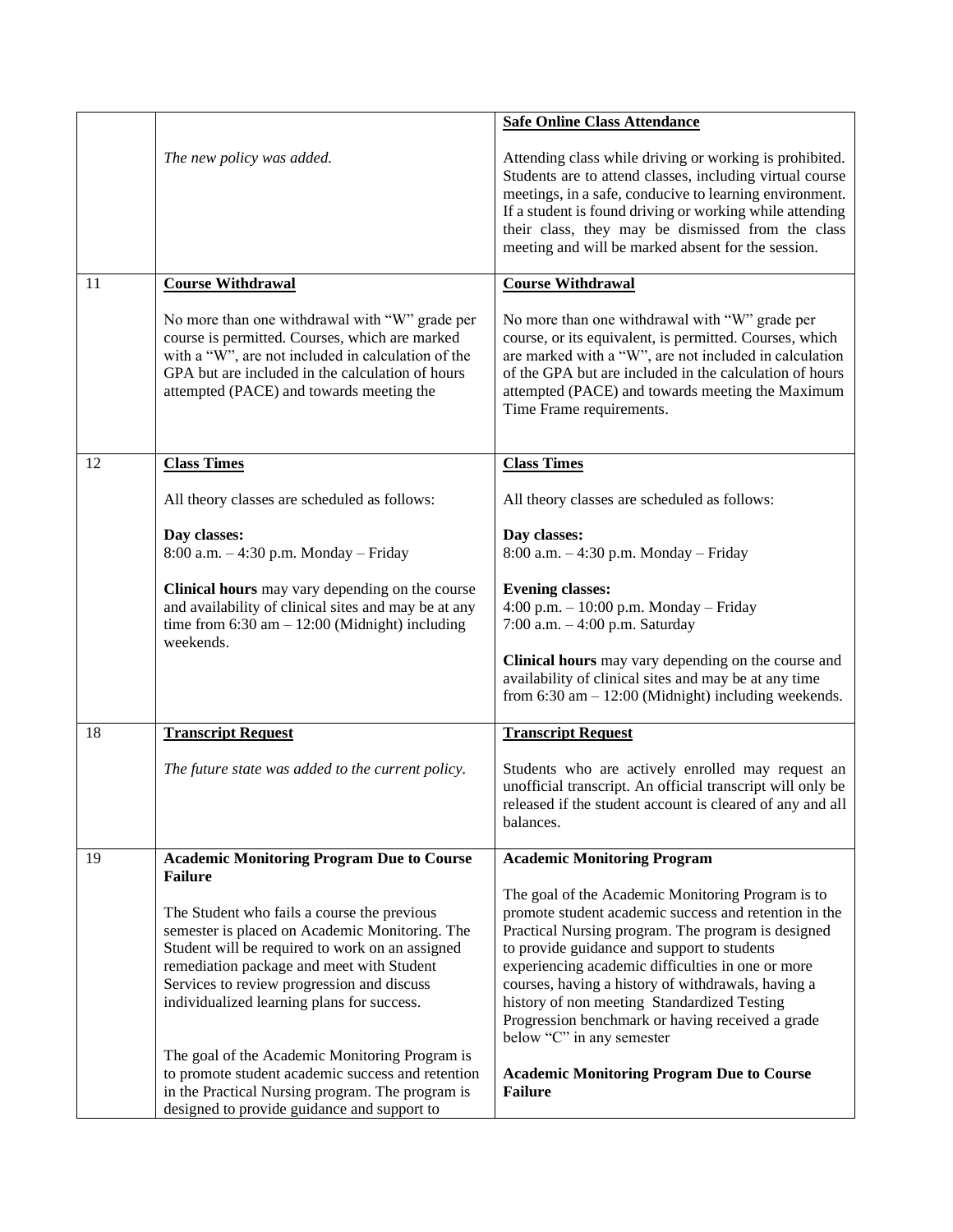|                          | students experiencing academic difficulties in one<br>or more courses, having a history of withdrawals,<br>or having received a grade below "C" the previous<br>semester.          | A Student who fails a course is placed on Academic<br>Monitoring. The Student will be required to work on<br>an assigned remediation package and meet with<br>Student Services and/or Success coaches to review<br>progression and discuss individualized learning plans<br>for success. |
|--------------------------|------------------------------------------------------------------------------------------------------------------------------------------------------------------------------------|------------------------------------------------------------------------------------------------------------------------------------------------------------------------------------------------------------------------------------------------------------------------------------------|
| 22                       | <b>Printing Policy</b>                                                                                                                                                             | <b>Printing Policy</b>                                                                                                                                                                                                                                                                   |
|                          | Printing services can be requested at the IT office.<br>A small fee may apply.                                                                                                     | Printing services are available on campus at the<br>designated computer stations for student use. Please<br>see the IT office for assistance.                                                                                                                                            |
| $23 - 24$                | <b>Student Grievance and Appeal Procedure</b>                                                                                                                                      | <b>Student Grievance and Appeal Procedure</b>                                                                                                                                                                                                                                            |
|                          | The future state includes an updated link for the<br>Grievance form. This form is also available on the<br>website.                                                                | <b>Grievances</b><br>Grievances will only be accepted through the                                                                                                                                                                                                                        |
|                          |                                                                                                                                                                                    | grievance link on the school's website and<br>listed here:<br>https://forms.gle/7gagXVn6ravMd8XB7.<br>The grievance submitted in person or by<br>email will not be accepted.                                                                                                             |
| Appendix<br>$\mathbf{F}$ | <b>Documentation for Clinical</b>                                                                                                                                                  | <b>Documentation for Clinical</b>                                                                                                                                                                                                                                                        |
|                          | Students beginning in the developmental semester<br>must have all medical documentation completed<br>and accepted by week 7 of the developmental<br>semester.                      | Students beginning in the developmental semester<br>must have all medical documentation completed and<br>accepted by week 10 of the developmental semester.                                                                                                                              |
|                          | Students beginning in the nursing semester must<br>have all medical documentation completed and<br>accepted by the end of the first week of the semester<br>with clinical courses. | Students beginning in the nursing semester must have<br>all medical documentation completed and accepted by<br>the end of the first week of the semester.                                                                                                                                |
|                          |                                                                                                                                                                                    | All documents with the expiration dates within the<br>next semester must be updated before the start of the<br>semester.                                                                                                                                                                 |
| Appendix                 | <b>Documentation for Clinical</b>                                                                                                                                                  | <b>Documentation for Clinical</b>                                                                                                                                                                                                                                                        |
| $\mathbf F$              | The future state was added to this policy                                                                                                                                          | All ATS Institute clinical sites are requiring students<br>placed in their clinical facilities to be fully vaccinated.                                                                                                                                                                   |
|                          |                                                                                                                                                                                    | Although ATS Institute does not require the COVID-<br>19 vaccine for students, if a student is not vaccinated<br>for COVID-19, the clinical facility will make the final<br>determination to grant or deny placement at their<br>facility.                                               |
|                          |                                                                                                                                                                                    | Failure to accurately disclose your vaccination status<br>will cause you to be ineligible for placement at a<br>clinical site and will result in failure of the course.                                                                                                                  |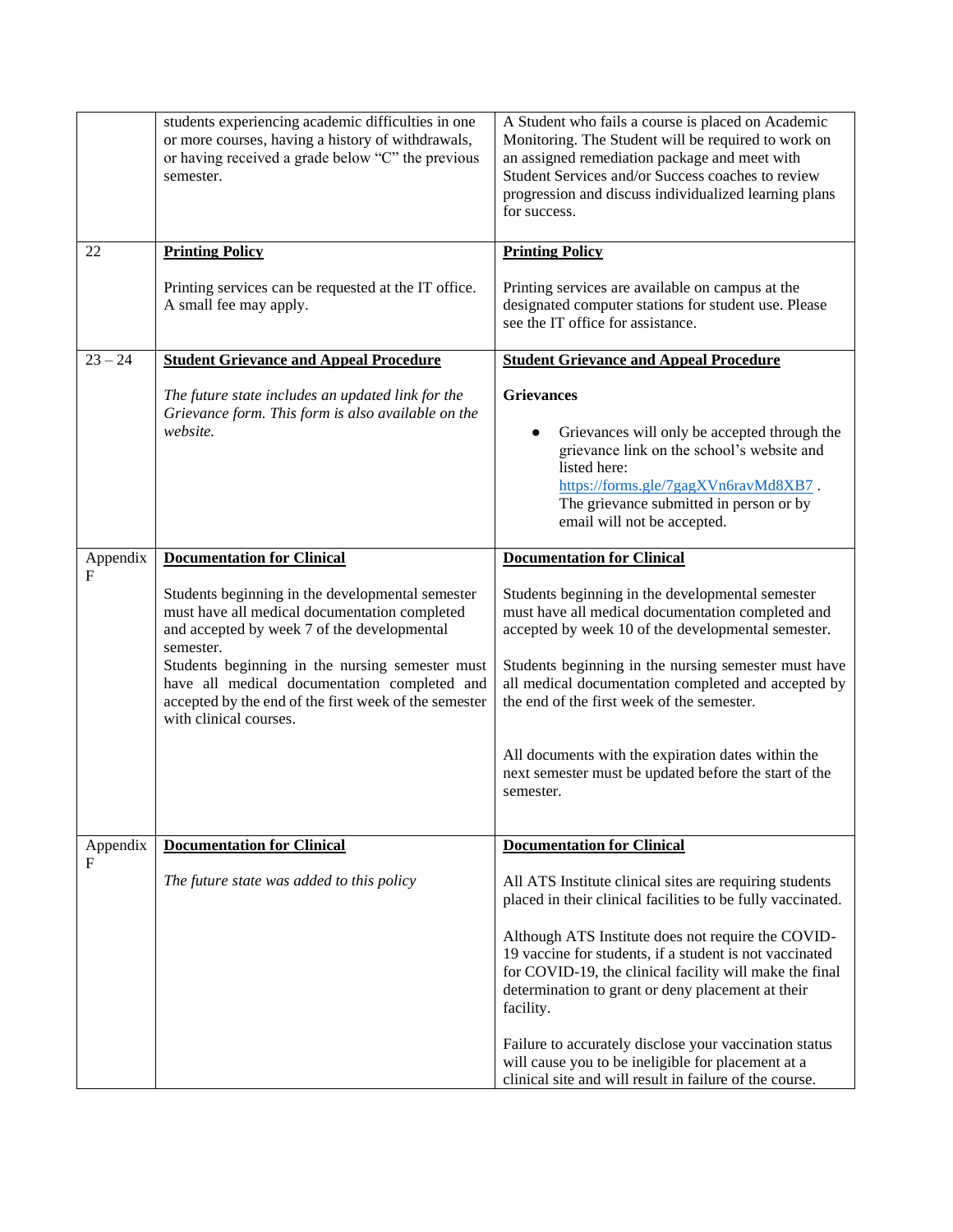|               |                                                                    | Attendance at clinical sessions is mandatory to pass<br>courses with a clinical experience requirement.<br>Students who wish to request a waiver of the vaccine<br>requirement can reach out to the admissions<br>department to receive a waiver form. The clinical<br>facility, not ATS, will decide to grant or deny a request<br>for a waiver. The purpose of the form is to facilitate<br>your request for a waiver based on a medical condition<br>which represents a contraindication for the vaccine, or<br>a waiver that is based on religious grounds.<br><b>ATS RELEASE</b><br>I understand although ATS does not require the<br>COVID-19 vaccine for students, a vaccine waiver<br>request does not guarantee approval from the clinical<br>sites that I may be placed with. I release ATS Institute<br>from any and all rights, claims, and causes of action<br>arising from clinical placement due to my COVID-19<br>vaccine status. |
|---------------|--------------------------------------------------------------------|---------------------------------------------------------------------------------------------------------------------------------------------------------------------------------------------------------------------------------------------------------------------------------------------------------------------------------------------------------------------------------------------------------------------------------------------------------------------------------------------------------------------------------------------------------------------------------------------------------------------------------------------------------------------------------------------------------------------------------------------------------------------------------------------------------------------------------------------------------------------------------------------------------------------------------------------------|
|               |                                                                    | <b>Exit Examination Score Determination</b>                                                                                                                                                                                                                                                                                                                                                                                                                                                                                                                                                                                                                                                                                                                                                                                                                                                                                                       |
| Appendix<br>G | <b>Exit Examination Score Determination</b>                        |                                                                                                                                                                                                                                                                                                                                                                                                                                                                                                                                                                                                                                                                                                                                                                                                                                                                                                                                                   |
|               | The school reserves the right to change the exit<br>exam provider. | The school reserves the right to change the exit exam<br>and NCLEX prep provider.                                                                                                                                                                                                                                                                                                                                                                                                                                                                                                                                                                                                                                                                                                                                                                                                                                                                 |

## **Course Descriptions for Practical Nursing Curriculum**

*The following lists active courses as of Spring 2022, replacing any previous course descriptions*

## **BIO1090 Human Anatomy with Medical Terminology 6 credits**

Course Description:

This course studies the structure and function of the human body using the integrating principle of homeostasis and utilization of medical terminology for nursing students. Organization of the human body, organs, and systems are discussed. Emphasis is placed on the following organ systems/topics: integumentary, skeletal, muscular, nervous, senses, cardiovascular, lymphatic, immune, respiratory, endocrine, digestive, urinary, and reproductive as well as fluid/electrolyte balance, acid/base balance, pregnancy and growth & development and nutrition. This course includes additional clock hours outside of theory, theory application lab hours, and medical terminology activities.

*Prerequisites*: Placement into the nursing program by achieving required benchmark on TEAS exam.

*Co-requisites*: None

*Equivalent: BIO1017 & BIO1018, BIO1019.* 

*Note: Failure of BIO1090 after a failure in the any of equivalent courses listed is considered failing a repeated course.*

## **NUR1090 Art of Nursing 1.50 credit**

Course Description:

This course helps the student adjust to the role as a student nurse, understand the nursing profession and prepare for successful practice through demonstration of essential nursing concepts such as caring, spirituality, presence,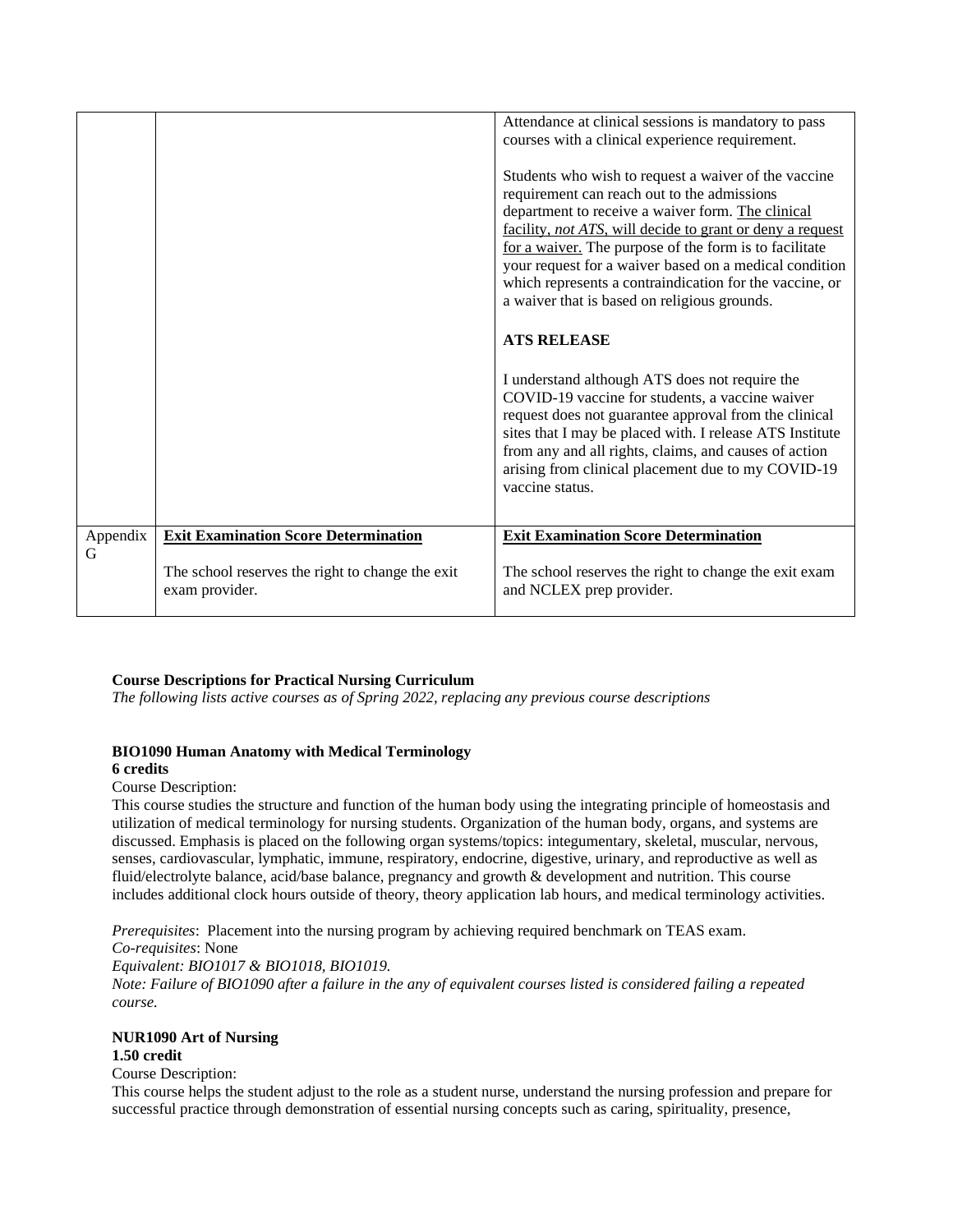compassion, self-care and advocacy. This course will help the student with communicating effectively and preparing for the NCLEX-PN through good study and test taking skills. This course includes additional clock hours outside of class time.

*Prerequisites*: None *Co-requisites*: None

#### **NUR1095 Nursing Fundamentals with Pharmacology 11.5 credits**

Course Description:

This course utilizes research from the National Council of State Boards of Nursing (NCSBN) activities of safe nursing practice for the Licensed Practical Nurse (LPN) and the NCLEX PN test plan to provide a framework for this course. The course focuses on safe clinical decision making based on evidence-based practice for all body systems including basic skills, pharmacology, laboratory, simulation and clinical experiences for learning. Variations across the lifespan are considered. This course requires successful completion of concurrent lab and clinical hours and includes additional clock hours outside of class time.

*Prerequisites*: Placement by achieving required benchmark on TEAS exam

*Co-requisites*: BIO1090 Human Anatomy with Medical Terminology or BIO1018 Anatomy and Physiology II *Equivalent: Any previous course titled "Nursing Fundamentals" or "Pharmacology"*

## **NUR1003 Critical Thinking Lab\***

## **2 credits**

Course Description:

This course provides students with knowledge to implement the theoretical perspectives on, and practical reality of, making judgement and decisions in the best interest of patients and clients. This course will enhance the student cognitive processes which underpins safe and effective care delivery in the healthcare setting. Through clinical reasoning exercises, this course will assist the student with developing a complex cognitive process that uses formal and informal thinking strategies to gather and analyze patient information, evaluate the significance of this information and weigh alternative actions. This course includes additional clock hours outside of theory.

*Prerequisites:* NUR1001 Clinical Judgement for the PN, and NUR1101 Nursing Fundamentals \*This course will no longer be offered past the Spring 2022 semester. *Equivalent: NUR1100 Critical Thinking*

#### **NUR1100 Critical Thinking 3 credits**

## Course Description:

This course provides students with knowledge to implement the theoretical perspectives on, and practical reality of, making judgement and decisions in the best interest of patients and clients. Theoretical input will be supported by case study exploration and reflection and allow students to explore the complexity of clinical decision making and judgement within the healthcare industry. This course will enhance the student cognitive processes which underpins safe and effective care delivery in the healthcare setting that uses formal and informal thinking strategies to gather and analyze patient information, evaluate the significance of this information and weigh alternative actions. This course includes additional clock hours outside of theory.

*Prerequisites*: NUR1090 Art of Nursing, NUR1095 Nursing Fundamentals w/intro to Pharmacology *Equivalent: NUR1003 Critical Thinking*

## **NUR1110 Nursing Care of the Adult 1**\* **9.5 credits**

Course Description: This course builds on concepts and skills learned in Fundamentals of Nursing. Students will apply the nursing process when learn how to care for adult medical-surgical patients and their families experiencing complicated chronic or an acute alteration in health. Research from the National Council of State Boards of Nursing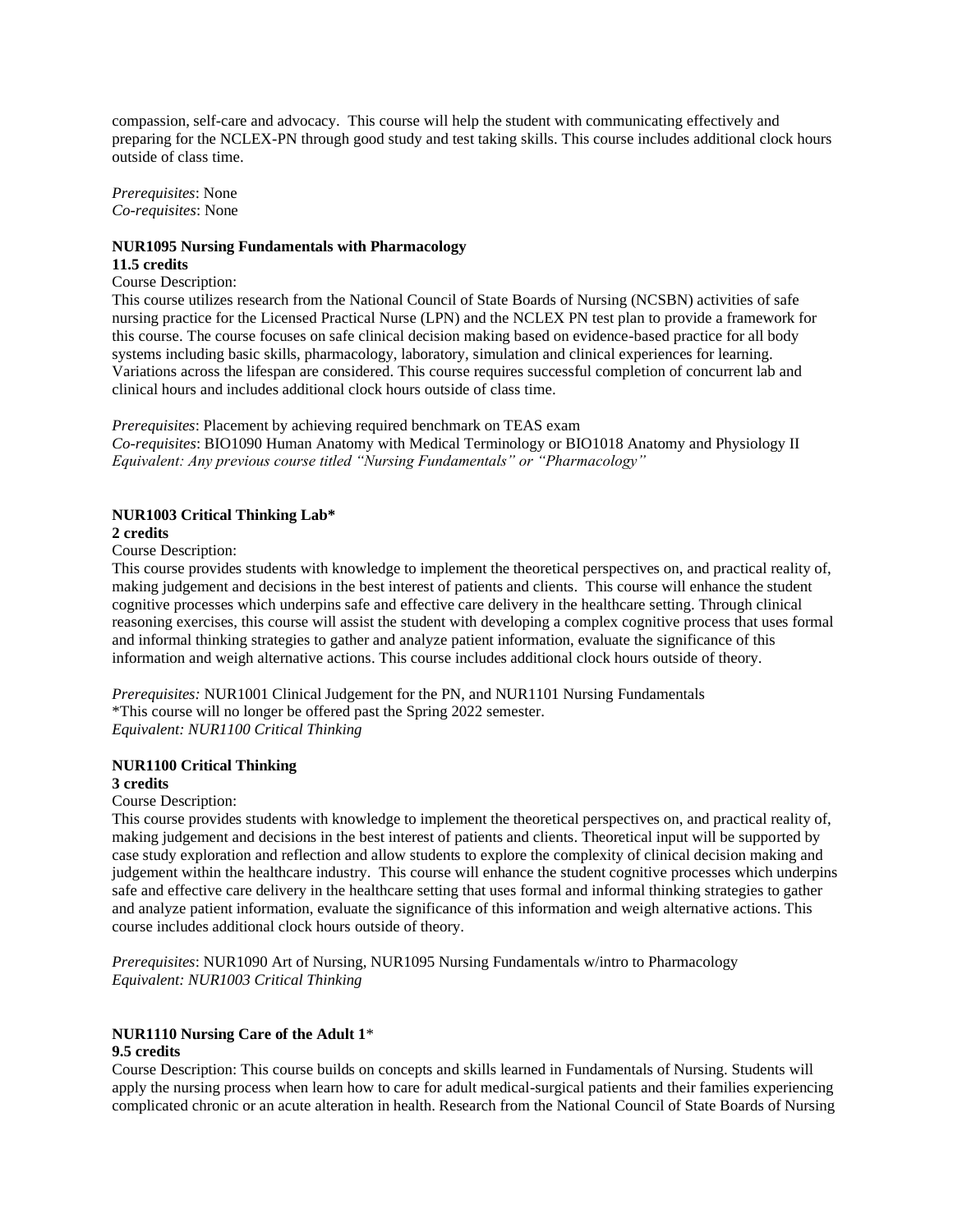(NCBSN), activities of safe nursing practice for the LPN, the NCLEX Test Plan and reinforcement of clinical reasoning and clinical judgment skills are incorporated in this course. This course requires successful completion of concurrent lab hours and includes additional clock hours outside of class time.

*Prerequisites: NUR1001 Clinical Judgement for the PN and NUR1101 Nursing Fundamentals \*Following the Spring 2022 semester this course will be offered as its equivalent, NUR 1109 Nursing Care of the Adult I*

## **NUR 1109 Nursing Care of the Adult I 9.5 credits**

## Course Description:

This course builds on concepts and skills learned in Fundamentals of Nursing. Students will apply the nursing process when learn how to care for adult medical-surgical patients and their families experiencing complicated chronic or an acute alteration in health. Research from the National Council of State Boards of Nursing (NCBSN), activities of safe nursing practice for the LPN, the NCLEX Test Plan and reinforcement of clinical reasoning and clinical judgment skills are incorporated in this course. This course requires successful completion of concurrent lab hours and includes additional clock hours outside of class time. This course runs concurrently with Critical Thinking Lab.

*Prerequisites*: NUR1090 Art of Nursing or NUR1001 Clinical Judgement for the PN (students who completed first semester nursing courses prior to Fall 2021), and NUR1095 Nursing Fundamentals with Pharmacology (students entering first nursing semester Fall 2021 and thereafter) or NUR1101 Nursing Fundamentals (students who completed first semester nursing courses prior to Fall 2021).

*Equivalent: Any courses titled "Nursing Care of the Adult", "Nursing Care of the Adult 1", "Nursing Care of the Adult I"* 

## **NUR 1105 Nursing for the Family and Nursing for Children 4 credits**

## Course Description:

This course focuses on maternity nursing care of the woman during her maternity cycle and her family including pediatric nursing care of the child across the lifespan through adolescence. The nurse's teaching, caring, communication, and critical thinking roles are discussed and used with application to the nursing process as appropriate to the Licensed Practical Nurse scope of practice. The care of families experiencing issues of psychological, cultural, and spiritual needs is explored.

This course requires successful completion of concurrent lab hours and includes additional clock hours outside of class time.

*Prerequisites*: NUR1090 Art of Nursing (students entering Fall 2021 and thereafter) or NUR1001 Clinical Judgement for the PN (students who completed first semester nursing courses prior to Fall 2021), and NUR1095 Nursing Fundamentals with Pharmacology (students entering first nursing semester Fall 2021 and thereafter) or NUR1101 Nursing Fundamentals (students who completed first semester nursing courses prior to Fall 2021).

## **NUR1120 Nursing Care of the Adult 2\* 9.5 credits**

Course Description: This course is a continuation of concepts and skills learned in Nursing Care of Adult I. Students will apply the nursing process when learning how to care for adult medical-surgical patients and their families experiencing complicated chronic or an acute alteration in health. Research from the National Council of State Boards of Nursing (NCBSN), activities of safe nursing practice for the LPN, the NCLEX Test Plan and reinforcement of clinical reasoning and clinical judgment skills are incorporated in this course. This course requires successful completion of concurrent lab and clinical hours and includes additional clock hours outside of class time.

## *Prerequisites*: NUR1101 Nursing Fundamentals, NUR1110 Nursing Care of the Adult I *\*Following the Spring 2022 semester this course will be offered as its equivalent, NUR 1121 Nursing Care of the Adult II*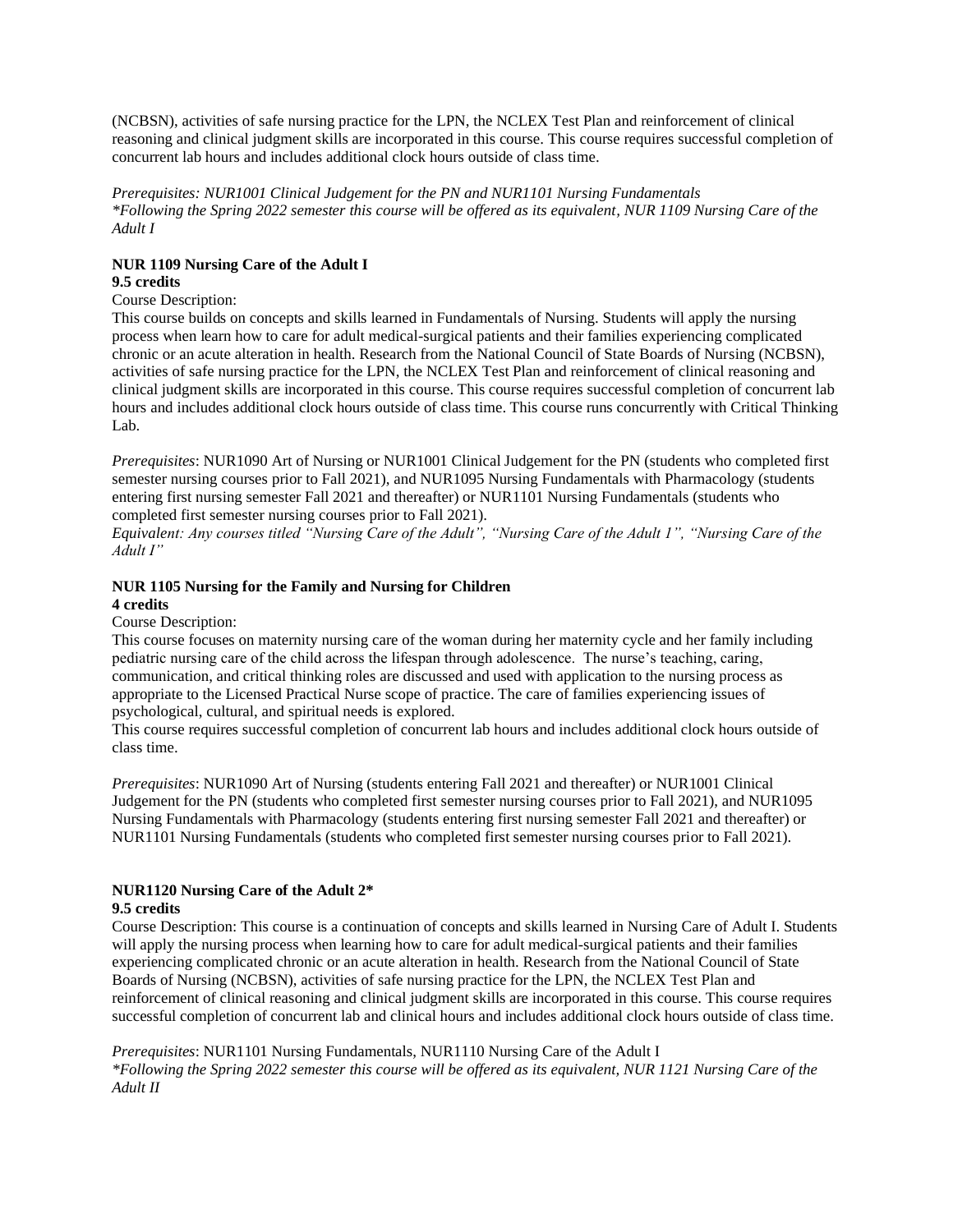## **NUR 1121 Nursing Care of the Adult II 9.5 credits**

## Course Description:

This course is a continuation of concepts and skills learned in Nursing Care of Adult I. Students will apply the nursing process when learning how to care for adult medical-surgical patients and their families experiencing complicated chronic or an acute alteration in health. Research from the National Council of State Boards of Nursing (NCBSN), activities of safe nursing practice for the LPN, the NCLEX Test Plan and reinforcement of clinical reasoning and clinical judgment skills are incorporated in this course. This course requires successful completion of concurrent lab and clinical hours and includes additional clock hours outside of class time.

*Prerequisites*: NUR1109 Nursing Care of the Adult I or NUR1110 Nursing Care of the Adult I *Co-requisites:* NUR1003 Critical Thinking Lab or NUR1100 Critical Thinking *Equivalent: NUR1120 Nursing Care of the Adult 2*

## **NUR1125 Nursing Care of the Older Adult and Nursing for Mental Health\* 5.5 credits**

Course Description: This course focuses on nursing care of the older adult and clients with mental health issues. Emphasis is placed on the role of the Licensed Practical Nurse and the student contribution to the nursing process in meeting the physiological, psychosocial, cultural, and spiritual needs of older adult clients, mental health clients, and their families. Critical thinking skills and a caring manner are used in nursing care delivery, coordination, collaboration, and documentation. Clinical experience is a component of this course that allows the student to demonstrate effective communication skills with the client and clinical staff and the appropriate use of the nursing process in the delivery of nursing care to the older adult client and the mental health client. This course requires successful completion of concurrent lab and clinical hours and includes additional clock hours outside of class time.

## *Prerequisites*: NUR1101 Nursing Fundamentals

*\*Following the Spring 2022 semester this course will be offered as its equivalent, NUR 1128 Nursing Care of the Adult II*

## **NUR 1128 Nursing Care of the Older Adult and Nursing for Mental Health**

## **5.5 credits**

## Course Description:

This course focuses on nursing care of the older adult and clients with mental health issues. Emphasis is placed on the role of the Licensed Practical Nurse and his/her contribution to the nursing process in meeting the physiological, psychosocial, cultural, and spiritual needs of older adult clients, mental health clients, and their families. Critical thinking skills and a caring manner are used in nursing care delivery, coordination, collaboration, and documentation. Clinical experience is a component of this course that allows the student to demonstrate effective communication skills with the client and clinical staff and the appropriate use of the nursing process in the delivery of nursing care to the older adult client and the mental health client. This course requires successful completion of concurrent lab and clinical hours and includes additional clock hours outside of class time.

*Prerequisites\**: NUR1090 Art of Nursing or, NUR1095 Nursing Fundamentals with Pharmacology \*For students who entered their first nursing semester prior to Fall 2021, prerequisites are as follows: NUR1101 Nursing Fundamentals

*Equivalent: Any course title that includes, "Nursing Care of the older Adult and Nursing for Mental Health", "Geriatric/Mental health Nursing", "Nursing for Mental Health", "Geriatric Nursing"*

# **NUR 1114 Nursing Seminar - Transition to Practice**

# **1.5 credits**

Course Description:

This course builds upon previous nursing courses for the acquisition and application of nursing theory necessary for safe, patient-centered nursing care of diverse patients across the lifespan while integrating legal and ethical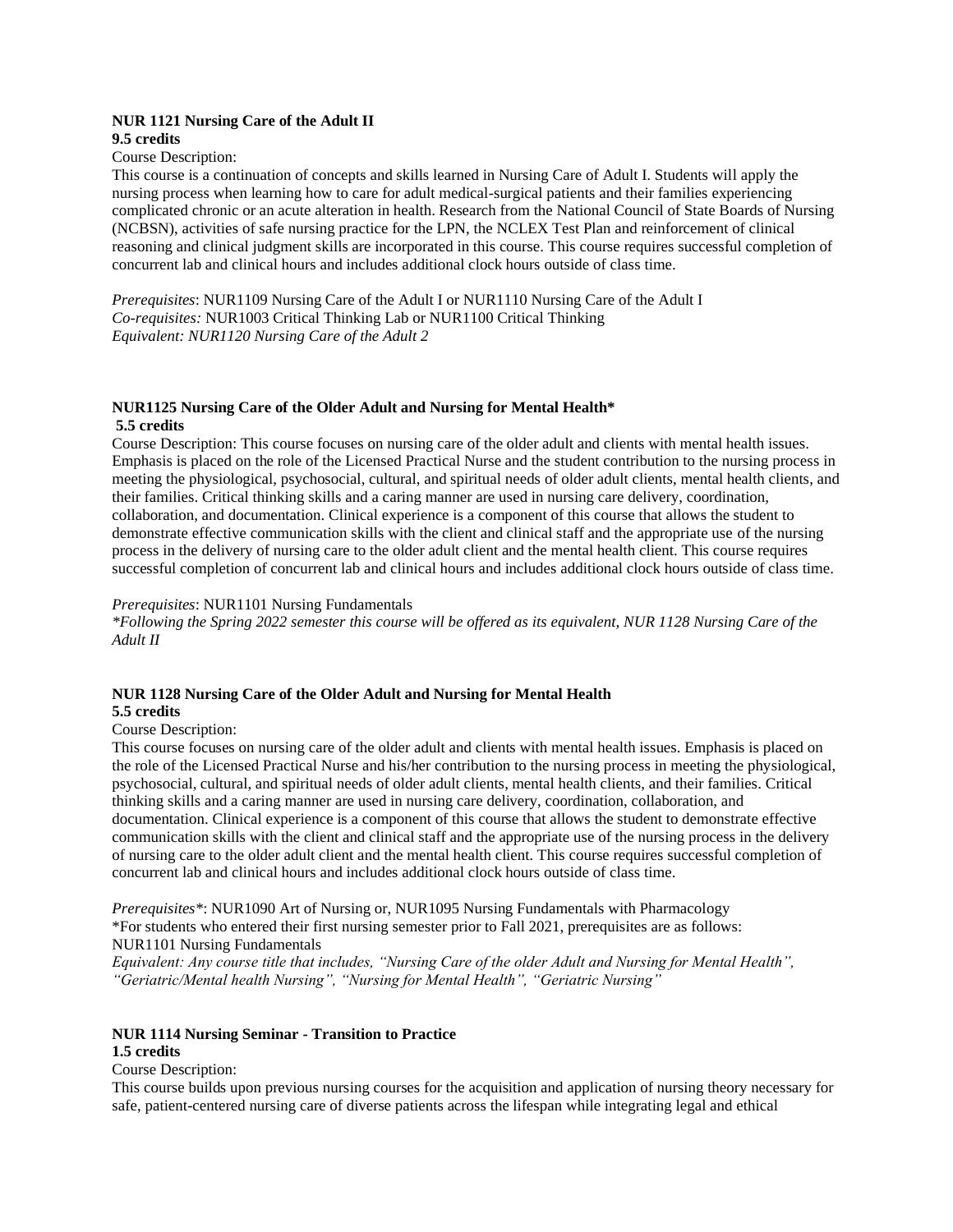responsibilities of the Practical Nurse. This is a milestone course that prepares students for practice. At the conclusion of the course, students will demonstrate proficiency in Fundamentals, Pharmacology, and Medical-Surgical by testing and successful remediation. This course includes additional clock hours outside of the classroom.

*Prerequisites*\*: NUR1095 Nursing Fundamentals with Pharmacology, NUR1109 Nursing Care of the Adult I, NUR1105 Nursing for the Family and Nursing for Children, NUR1100 Critical Thinking, NUR1090 Art of Nursing \*For students who entered their first nursing semester prior to Fall 2021, prerequisites are as follows: NUR1101 Nursing Fundamentals, NUR1110 Nursing Care of the Adult I, NUR1105 Nursing for the Family and Nursing for Children, NUR1102 Pharmacology, NUR1003 Critical Thinking Lab, NUR1001 Clinical Judgement for the PN.

*Co-requisites*: NUR1121 Nursing Care of the Adult II or NUR1120 Nursing Care of the Adult II, NUR1128 Nursing Care of the Older Adult and Nursing for Mental Health *Equivalent: Any course titled "Nursing Seminar", "Seminar"*

#### **Developmental Courses**

(Developmental Courses are not considered for credit)

## **ENG0930 Reading and Mastering Study Skills 0 credits**

Course Description:

This course prepares students for college-level courses and exams that require the ability to read comprehensively and think critically. Students will learn in-depth methods of applying reading concepts, study strategies and critical thinking skills to college-level content texts. Group discussions and other in-class activities will allow students to: develop their study and comprehension skills, analyze critically what they have read or seen, acquire new vocabulary in context, articulate their inferences, and refine their ideas for individual writing assignments. Students will learn how to apply these strategies across the ATS curriculum. Students will use computers to document their in-class and home assignments.

*Prerequisites*: None

*Equivalent: Any developmental course with "Reading" in the title.*

## **ENG0935 Writing Strategies 0 credits**

#### Course Description:

This course enhances and refines students' writing skills and develops their ability to use formal English. Students will learn to express their ideas clearly and precisely in complete sentences that comply with the standards of English grammar. Students will compose intelligible sentences free of serious errors in grammar, organization, and style. Students will use computers to document their assignments and practice skills. Students will learn how to edit their own writing for grammatical correctness and revise paragraphs and essays for unity, logic, coherence, and completeness.

*Prerequisites*: None *Equivalent: Any developmental course with "Writing" or "Grammar" in the title*

## **MAT0930 Basic College Math 0 credits**

Course Description:

This course provides students with basic math skills required for success in college education. This course covers basic computational math and high school algebra including, but not limited to, ratios and proportions, and metric. Students are shown many methods to sharpen their math skills and are provided multiple opportunities to practice those skills. Refreshing their knowledge of learned math will be an important part of the course.

*Prerequisites*: None

*Equivalent: Any developmental math course.*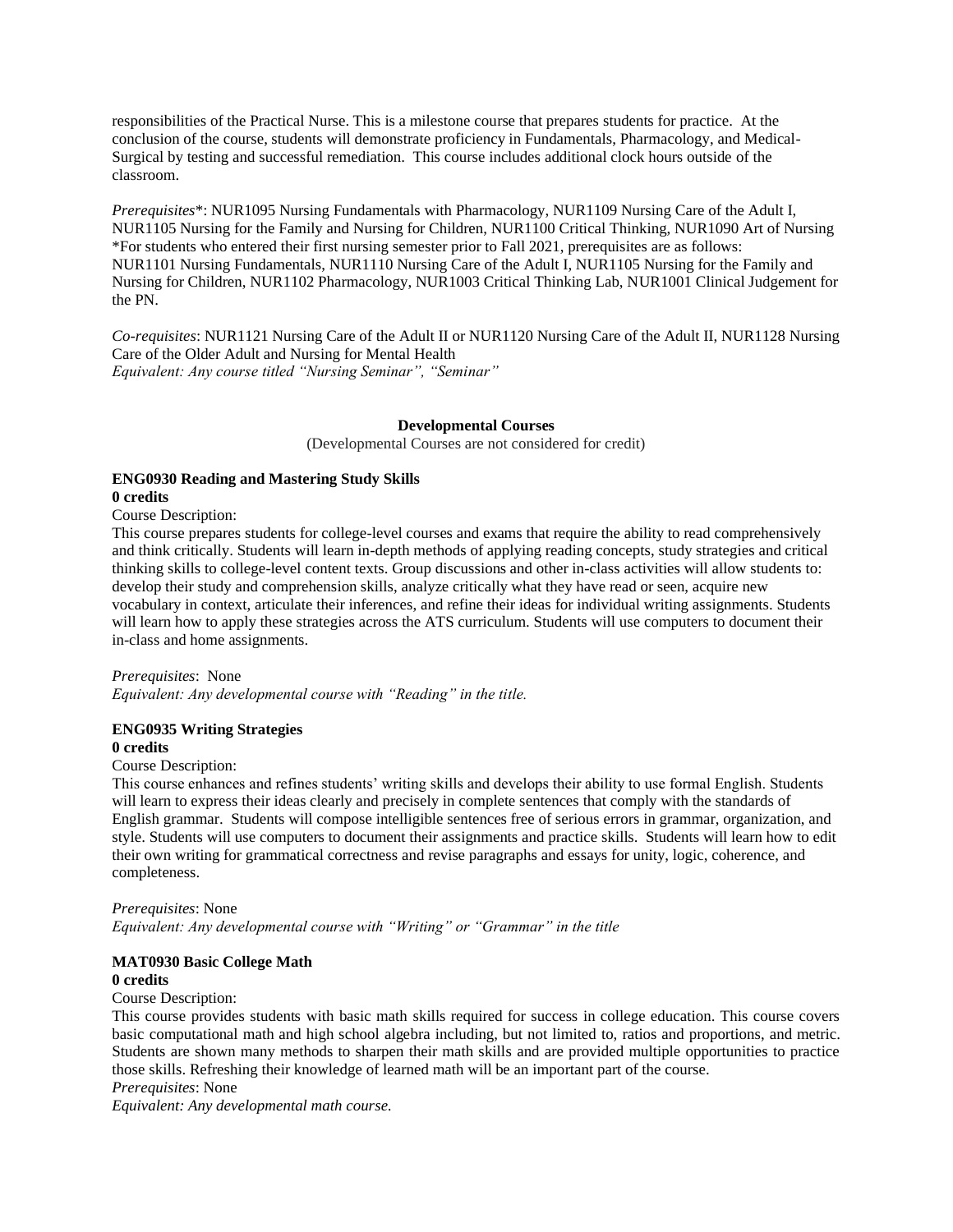## **Review and Supplemental Courses**

(The following review and supplemental courses are not considered for credit)

## **REV1003 NCLEX Review Course**

## **0 credits**

Course Description: This learning experience prepares students to pass the Comprehensive Exit Examination and the NCLEX-PN licensure examination. Various teaching-learning strategies are used to assist students in answering questions based on cognitive levels of application and higher. *Prerequisites:* Successful completion of all required program courses.

## **SUC1001 Success Strategies 0 credits**

Course Description: This course is designed to introduce the newly enrolled ATS student to the student role, resources, and strategies to enhance success in School. The student will learn professionalism required for the academic and professional roles, resources necessary for optimal performance as a nursing student, and personal skills such as time management and studying based on individual learning style. *Prerequisites*: None

## **FLS1001 Focused Learning Seminar**

## **0 credits**

Course Description: This course is designed to support current nursing students through a remediation/tutoring for the course students repeating. The student will revisit predetermined content topics based on the didactic instruction for that week.

*Prerequisites*: None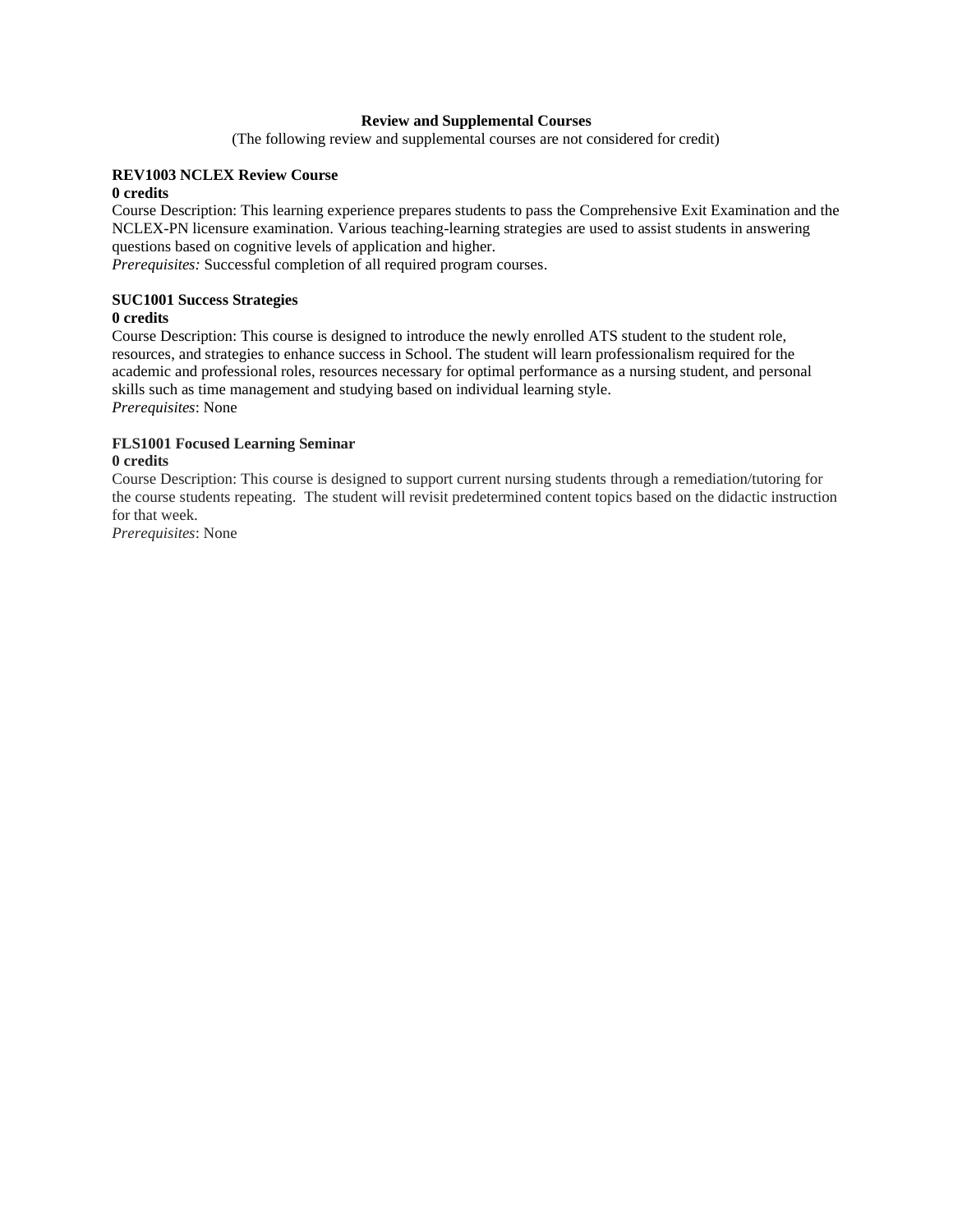**Appendix K: Institutional Disclosures Report** *This report replaces the previous report.*

# Institutional Disclosures Report

# **Reporting Period: July 1, 2020 - June 30, 2021**

| <b>INSTITUTION</b><br><b>NAME: MDT College</b><br>of Health Sciences, Inc.,<br>dba ATS Institute of<br><b>Technology</b> |   | Indicate all ways the disclosure information is<br>distributed or made available to students at this<br>institution: |
|--------------------------------------------------------------------------------------------------------------------------|---|----------------------------------------------------------------------------------------------------------------------|
|                                                                                                                          | X | <b>Attached to Enrollment Agreement</b>                                                                              |
|                                                                                                                          | X | Provided in Current Academic Catalog                                                                                 |
|                                                                                                                          | X | Reported on School Website                                                                                           |
|                                                                                                                          |   | Other:                                                                                                               |

# **Per Section 1095.200 of 23 Ill. Adm. Code 1095:**

*The following information must be submitted to the Board annually; failure to do so is grounds for immediate revocation of the permit of approval.*

| <b>DISCLOSURE</b><br><b>REPORTING</b><br><b>CATEGORY</b> | Practic<br>al<br><b>Nursing</b><br>Progra<br>$\boldsymbol{m}$ | <b>Insert Name</b><br>of Program<br>Here | Insert<br>Name of<br>Program<br>Here | Insert<br>Name of<br>Progra<br>m Here | Insert<br>Name of<br>Program<br>Here |
|----------------------------------------------------------|---------------------------------------------------------------|------------------------------------------|--------------------------------------|---------------------------------------|--------------------------------------|
| A) For each program of                                   |                                                               |                                          |                                      |                                       |                                      |
| study, report:                                           |                                                               |                                          |                                      |                                       |                                      |
| 1) The number of students who                            |                                                               |                                          |                                      |                                       |                                      |
| were admitted in the program or                          |                                                               |                                          |                                      |                                       |                                      |
| course of instruction* as of July                        |                                                               |                                          |                                      |                                       |                                      |
| 1 of this reporting period.                              | 292                                                           |                                          |                                      |                                       |                                      |
| 2) The number of additional                              |                                                               |                                          |                                      |                                       |                                      |
| students who were admitted in                            |                                                               |                                          |                                      |                                       |                                      |
| the program or course of                                 |                                                               |                                          |                                      |                                       |                                      |
| instruction during the next 12                           |                                                               |                                          |                                      |                                       |                                      |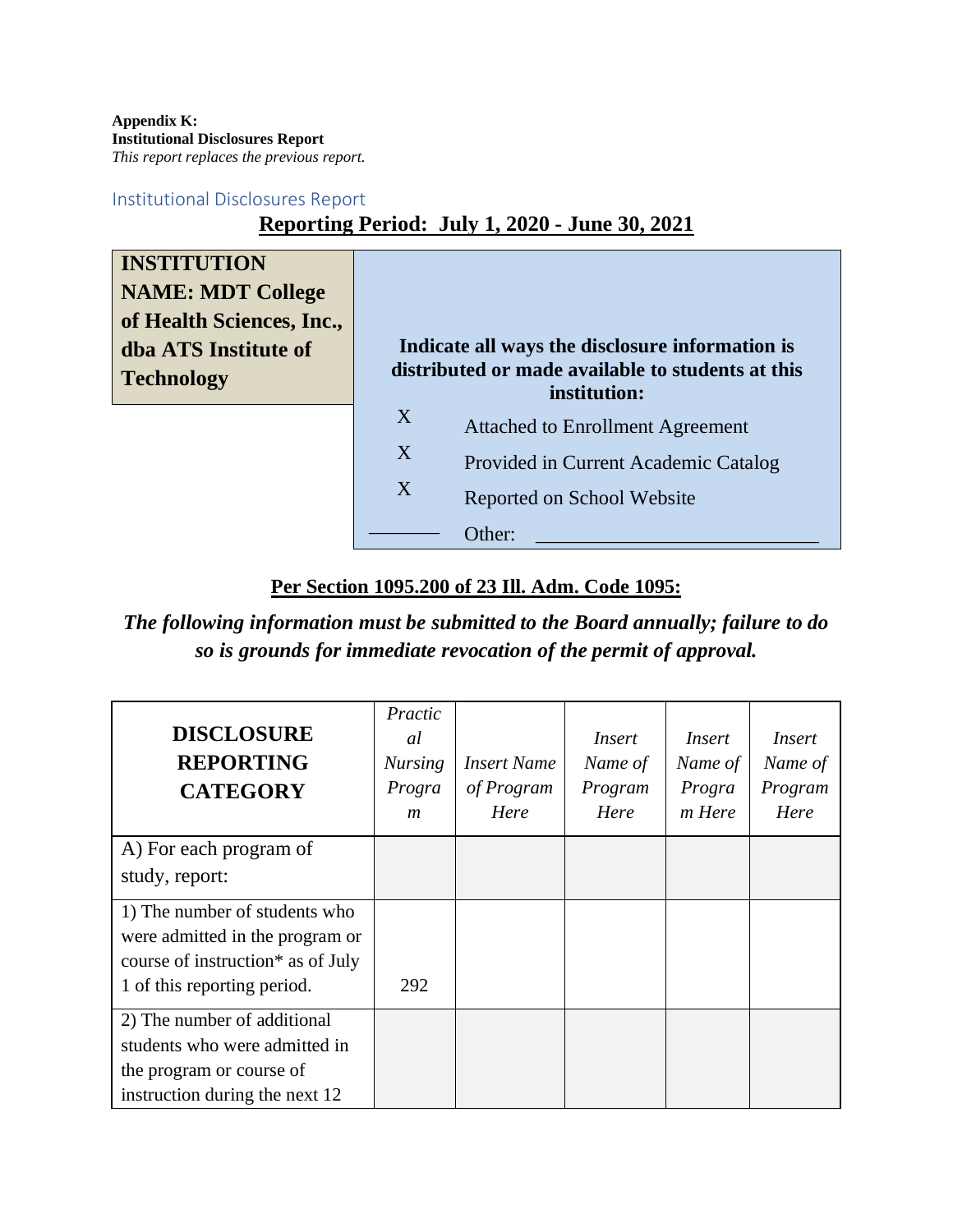| months and classified in one of                               |                                                                    |                |                |                |                |          |
|---------------------------------------------------------------|--------------------------------------------------------------------|----------------|----------------|----------------|----------------|----------|
| the following categories:                                     |                                                                    |                |                |                |                |          |
|                                                               | a) New starts                                                      | 212            |                |                |                |          |
|                                                               | b) Re-enrollments                                                  | 9              |                |                |                |          |
|                                                               | c) Transfers into the                                              |                |                |                |                |          |
|                                                               | program from other                                                 |                |                |                |                |          |
|                                                               | programs at the school                                             | $\overline{0}$ |                |                |                |          |
|                                                               | 3) The total number of students                                    |                |                |                |                |          |
|                                                               | admitted in the program or                                         |                |                |                |                |          |
|                                                               | course of instruction during the<br>12-month reporting period (the |                |                |                |                |          |
|                                                               | number of students reported                                        |                |                |                |                |          |
|                                                               | under subsection A1 plus the                                       |                |                |                |                |          |
|                                                               | total number of students                                           |                |                |                |                |          |
|                                                               | reported under subsection A2).                                     | 513            | $\overline{0}$ | $\overline{0}$ | $\overline{0}$ | $\theta$ |
|                                                               | 4) The number of students                                          |                |                |                |                |          |
|                                                               | enrolled in the program or                                         |                |                |                |                |          |
|                                                               | course of instruction during the                                   |                |                |                |                |          |
|                                                               | 12-month reporting period who:                                     |                |                |                |                |          |
|                                                               | a) Transferred out of the                                          |                |                |                |                |          |
|                                                               | program or course and into                                         |                |                |                |                |          |
|                                                               | another program or course<br>at the school                         | $\overline{0}$ |                |                |                |          |
|                                                               |                                                                    |                |                |                |                |          |
|                                                               | b) Completed or graduated<br>from a program or course of           |                |                |                |                |          |
|                                                               | instruction                                                        | 96             |                |                |                |          |
|                                                               | c) Withdrew from the                                               |                |                |                |                |          |
|                                                               | school                                                             | 183            |                |                |                |          |
|                                                               | d) Are still enrolled                                              | 234            |                |                |                |          |
|                                                               |                                                                    |                |                |                |                |          |
|                                                               | 5) The number of students                                          |                |                |                |                |          |
| enrolled in the program or<br>course of instruction who were: |                                                                    |                |                |                |                |          |
|                                                               |                                                                    |                |                |                |                |          |
|                                                               | a) Placed in their field of<br>study                               | 69             |                |                |                |          |
|                                                               |                                                                    |                |                |                |                |          |
|                                                               | b) Placed in a related field                                       | 3              |                |                |                |          |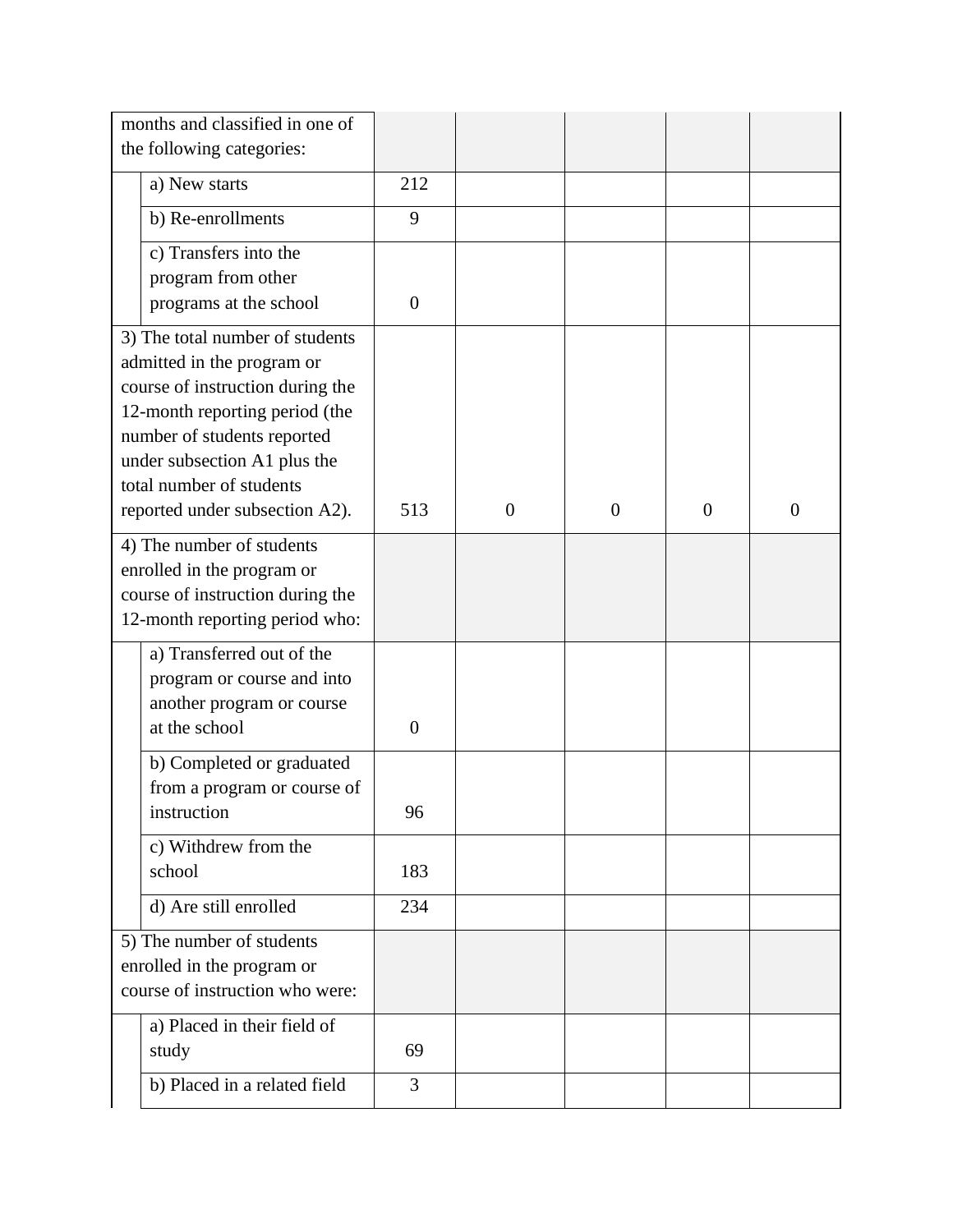| c) Placed out of the field              | $\overline{4}$ |  |  |
|-----------------------------------------|----------------|--|--|
| d) Not available for                    |                |  |  |
| placement due to personal               |                |  |  |
| reasons                                 | 3              |  |  |
| e) Not employed                         | 17             |  |  |
| B1) The number of students              |                |  |  |
| who took a State licensing              |                |  |  |
| examination or professional             |                |  |  |
| certification examination, if           |                |  |  |
| any, during the reporting period.       | 90             |  |  |
| B2) The number of students              |                |  |  |
| who took and passed a State             |                |  |  |
| licensing examination or                |                |  |  |
| professional certification              |                |  |  |
| examination, if any, during the         |                |  |  |
| reporting period.                       | 87             |  |  |
| C) The number of graduates              |                |  |  |
| who obtained employment in              |                |  |  |
| the field who did not use the           |                |  |  |
| school's placement assistance           |                |  |  |
| during the reporting period;            |                |  |  |
| such information may be                 |                |  |  |
| compiled by reasonable efforts          |                |  |  |
| of the school to contact                | unknow         |  |  |
| graduates by written<br>correspondence. | n              |  |  |
|                                         |                |  |  |
| D) The average starting salary          |                |  |  |
| for all school graduates                |                |  |  |
| employed during the reporting           |                |  |  |
| period; this information may be         |                |  |  |
| compiled by reasonable efforts          |                |  |  |
| of the school to contact                |                |  |  |
| graduates by written                    | unknow         |  |  |
| correspondence.                         | n              |  |  |